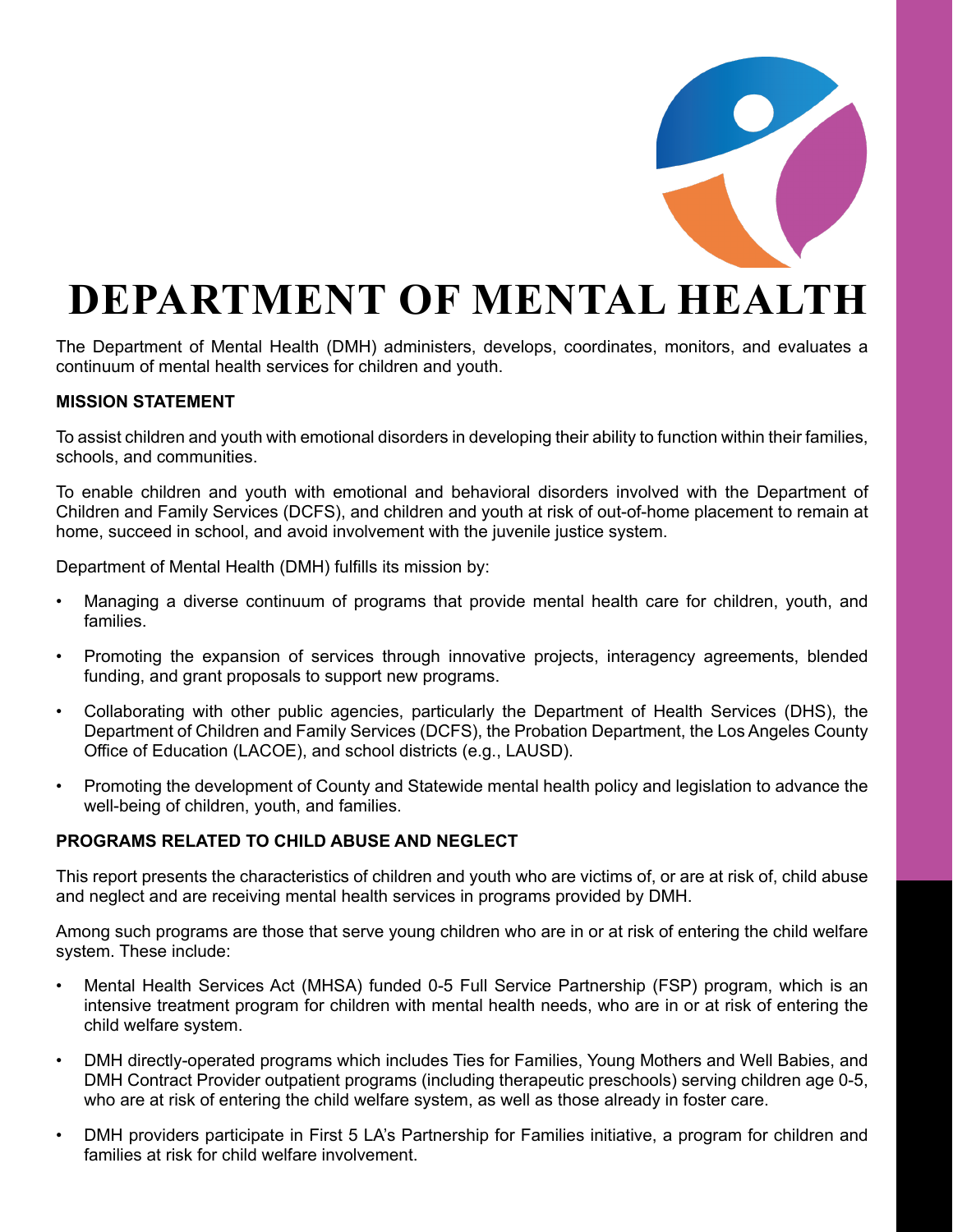Collectively, these programs provide a continuum of screening, assessment, and treatment, serving the mental health and developmental needs of children from birth to five years of age. They are a critical component of prevention and early intervention strategies that support comprehensive infant and early childhood mental health systems of care.

In addition, this report covers other programs for children and youth at risk for abuse or neglect. These programs include the following: Multidisciplinary Assessment Team (MAT); Wraparound; Family Preservation; Family Reunification; Juvenile Court Mental Health Services; Juvenile Halls; Dorothy Kirby Center; Challenger Memorial Youth Center and its associated Juvenile Justice Camps; D-Rate Assessment Unit; Short Term Residential Therapeutic Programs; and Community Treatment Facilities.

## **CHILD WELFARE DIVISION**

Katie A. v. Bonta was a class action lawsuit that challenged the long-standing practice of confining abused and neglected children and youth with mental health problems in costly hospitals and large group homes or in foster homes, instead of providing services that would enable them to stay in their homes and communities. Los Angeles County entered into a settlement agreement in May 2003 to develop and implement strategies to provide the plaintiff class with care and services consistent with effective child welfare and mental health practice. On March 14, 2006, Federal Judge A. Howard Matz issued an injunction requiring that the County screen members of the plaintiff class to identify children and youth who may need individualized mental health services.

Los Angeles County DMH created the Child Welfare Division (CWD) as part of the Katie A. Settlement Agreement. CWD is a centralized DMH administrative structure that provides oversight and coordination of countywide activities related to mental health services for children and youth in the county's child welfare system. CWD works closely with DCFS, DMH, Plaintiff's Counsel, County Counsel, the Katie A. Advisory Panel, and other County departments to comply with the Katie A. Settlement Agreement.

DMH Specialized Foster Care (SFC) are mental health staff co-located Countywide. DMH SFC staff are assigned to all 20 DCFS Regional Offices and are a critical component of Katie A. SFC staff improves access for children and youth involved in

the child welfare system and provides mental health screening, assessment, crisis intervention, brief treatment, and linkage to mental health treatment in the community. In addition, SFC staff participate in Child and Family Team (CFT) meetings.

## **CHILD WELFARE PROCESSES AND PROGRAMS**

## **Coordinated Services Action Team (CSAT)**

The CSAT is an administrative network in each DCFS regional office that coordinates screening and assessment of: (a) newly detained, (b) newly opened and non-detained, and (c) existing DCFS cases. Every child or youth under DCFS supervision is given a mental health screening by a Children's Social Worker (CSW) using a brief checklist, the California Institute of Mental Health/Mental Health Screening Tool (CIMH/MHST). Those screening positive are referred for assessment and possible mental health services. CSAT provides a Services Linkage Specialist (SLS) to assist CSWs in identifying suitable service linkages. Implemented in May 2009, CSAT initiated a monthly Referral and Tracking System (RTS) Summary Data Report that tracks rates of screenings and referrals. CSAT is primarily a DCFS process, which participates in the DMH SFC co-located programs.

On April 30, 2015, the Board approved annual reports summarizing progress of all Service Planning Areas (SPA) for screenings and referrals for the twelve months of each Calendar Year (CY). A summary of screening/referral data as issued by DCFS and DMH for CY 2019, January 1, 2019 through December 31, 2019, has been included below.

- 97.64% of children/youth who were eligible for screening were screened for mental health needs.
- 94.82% of children/youth who were screened for mental health services screened positive.
- 97.78% of children/youth who screened positive were referred to mental health services.
- 95.44% of children/youth referred for services received mental health service activities within the required timelines.
- Of the 18,417 children/youth who screened positive on the MHST, 16 children/youth (.09%) were determined to have acute needs, 225 (1.22%) children/youth were determined to have urgent needs, 17,363 (94.28%) children/youth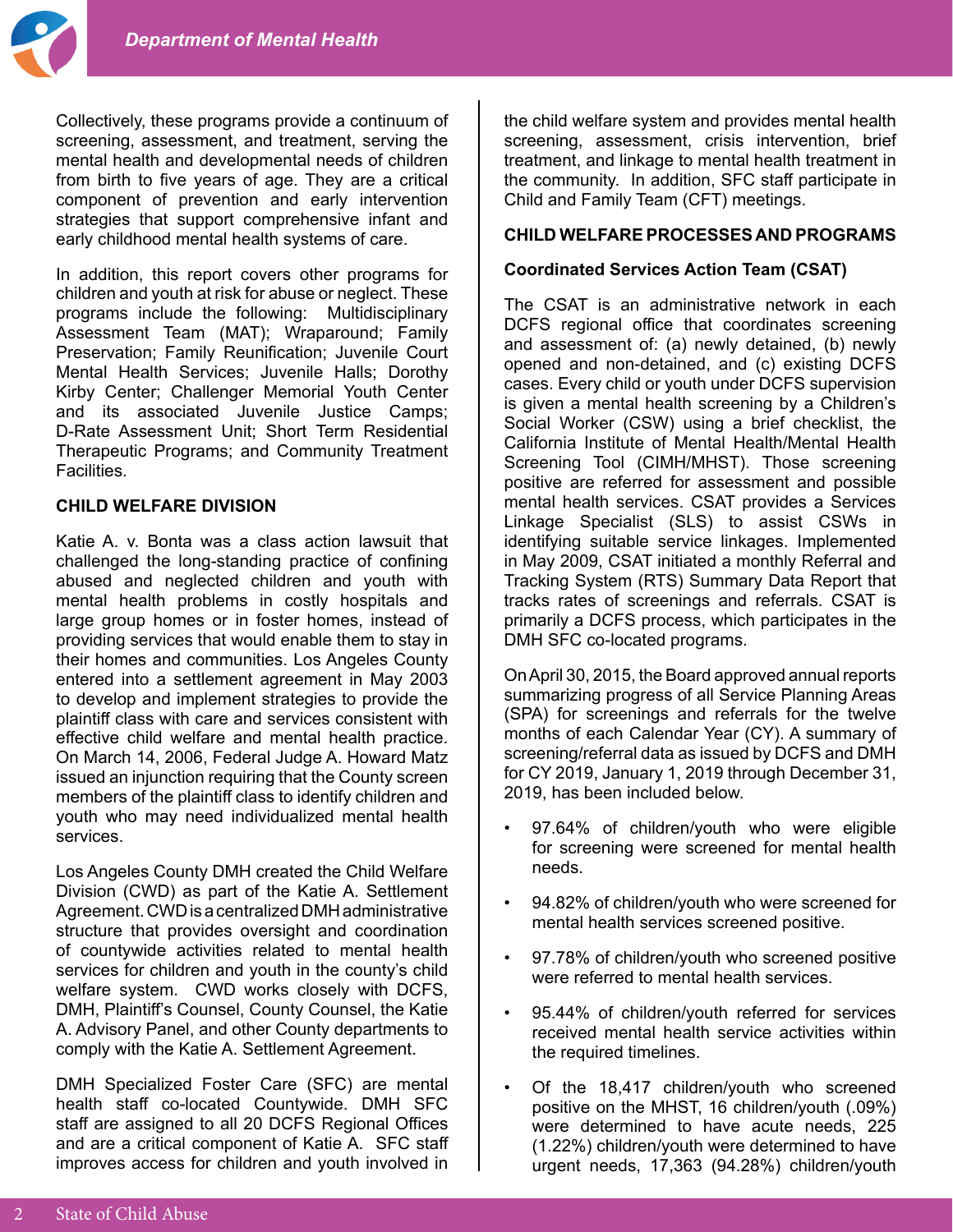

were determined to have routine needs, and the acuity level of 813 (4.41%) children/youth remained to be determined.

- On average, children/youth with acute needs received a mental health service activity within the same day of the referral. On average, children/youth with urgent needs received a mental health service activity within the same day of the referral. On average, children/youth with routine needs received a mental health service activity within 1 days of the referral.
- The rate of children/youth who received a mental health activity within required timeframes according to acuity, for CY 2019, was the following: 87.50% of children/youth with acute needs received DMH services on the same day as the referral; 96.44% of children/youth with urgent needs received DMH services within three days of the referral; and 97.68% of children/ youth with routine needs received DMH services within 30 days of the referral.

## **Multidisciplinary Assessment Team (MAT)**

MAT is a collaborative assessment process offered through DCFS and DMH. Newly detained children and youth in the child welfare system with full-scope Medi-Cal and in out-of-home placement qualify for a MAT assessment. Each is eligible to receive a comprehensive assessment of their medical, dental, educational, caregiver, and mental health needs. Within 45 days of receiving the referral, the DMH MAT provider conducts an age appropriate assessment – Infancy, Childhood and Relationship Enrichment Initial Assessment (ICARE) or the Child/ Adolescent Full Assessment – and completes a MAT Summary of Findings Report. The report is discussed with the child/youth's Child and Family Team (CFT), incorporated into the child/youth's DCFS Case Plan and then shared with court. MAT staff link children, youth, and their families to needed services based on the findings and recommendations of the team.

Countywide 4,833 children and youth had a MAT assessment completed in Fiscal Year (FY) 2018- 2019. Of this sample, 2,733 children (57%) were between the ages of 0 to 5 at the time of their initial detention.

# **DMH Services at the Countywide Medical Hubs**

DMH provides comprehensive mental health services through its co-located mental health staff with the Department of Health Services (DHS) Medical Hubs (Hubs). The Hubs are DHS facilities and include Martin Luther King, Jr. Medical Center, Olive View Medical Center, Harbor-UCLA Medical Center, and High Desert Regional Health Center. DMH provides mental health services at the Hubs in an integrated and collaborative service delivery model, in collaboration with Department of Public Health (DPH), DHS, and DCFS. The goal of colocating services is to improve the access to health and mental health care for DCFS involved children and youth who are newly detained or under a child welfare investigation. The co-located mental health staff at the Hubs provide services that include but are not limited to the identification, screening, consultation, and linkage to specialty mental health services.

In 2018, DMH expanded its services by allocating additional staff at each of the Hubs. The co-located mental health staff prioritize children and youth ages birth to five, Commercially Sexually Exploited Children and Youth (CSEC), children discharged from psychiatric hospitals, and those in need of immediate crisis intervention.

During the FY 2018-2019 Medical Hubs have served over 10,000 total clients.

# **Family and Children's Index (FCI)**

FCI is the name given to the Los Angeles County customized application authorized by California Welfare and Institutions Code (WIC) section 18961.5. The statute allows children services, health services, law enforcement, mental health services, probation, schools, and social services agencies within counties to share specific information about families who have had relevant contacts with these agencies and who have been identified as being at risk for child abuse or neglect. The statute requires that each county develop their own "at-risk" definition. As a "pointer" system, FCI directs authorized users of participating agencies to other participating agencies who have had contact with the family, subject to an initial search match made through the application. Once users are pointed to other agencies, the statute requires that confidential, substantive information about a family must be shared through the formation of Multi-Disciplinary Teams (MDTs), unless some other legally permissible way to share that information already exists. The application can only store specific information as allowed by WIC 18961.5. It does so by receiving data from participating agency databases using a set of agency-specific at-risk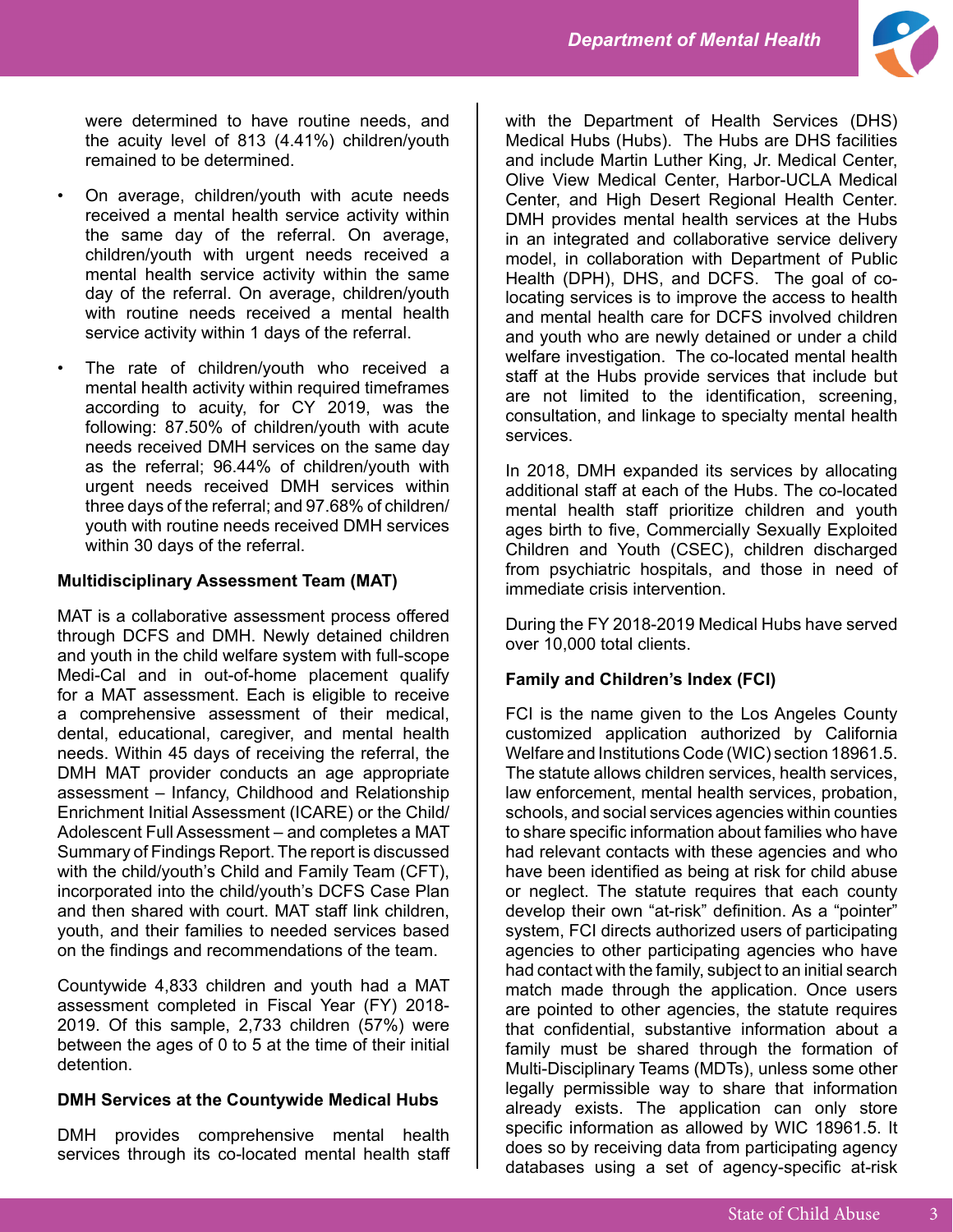

indicators (filters) that conform to the County's at-risk definition. Once these records are identified using those filters, allowable information is electronically imported into the FCI database.

During FY 2018-2019, DMH provided information in response to 7,699 FCI Inquiries.

#### **Wraparound**

The Wraparound Program is an intensive mental health services program that serves children and youth ages 0-21 years who are Medi-Cal eligible. The program is a collaboration between DMH, DCFS, and the Probation Department. In CY 2019, there were 48 Wraparound providers at 108 sites throughout the County. Wraparound is a strengthsbased process that serves children, youth, and their families in their communities. Services incorporate Intensive Care Coordination (ICC) and Intensive Home Based Services (IHBS) to build upon the strengths a family already possesses while simultaneously supporting the needs identified by the Child and Family Team (CFT). Children, youth, and their families are viewed as the experts in their lives and take an active role in driving service delivery. While services are individualized, they are centered around preserving the family's integrity, allowing the child and youth to live and grow in a safe, stable, and permanent family environment, minimizing the need for higher levels of care. Furthermore, the Wraparound program has been able to highlight the need for more trauma-informed services for children, youth, and their families. The Shared Core Practice Model (SCPM) has been implemented as a framework for identifying shared values, core components, and standards of practice to ensure that services are provided in a culturally relevant and trauma-informed manner. Countywide oversight and attention assures fidelity to this model, resulting in consistent practices among all Los Angeles County Wraparound providers.

In July 2018, DMH acquired administrative and programmatic oversight of the Wraparound program, shifting from a child welfare program to a mental health program. Additionally, in 2018, DMH created a unique web-based application, the Wraparound Tracking System (WTS), which allows for regular tracking of all enrollments, transfers, and exits for children and youth referred to the Wraparound program. Additionally, The WTS monitors the financial supports provided to children, youth, and their families, which addresses their immediate needs and leads to increased stability.

During CY 2019, the Wraparound program served an average of 2,356 children and youth each month, which included 190 Probation cases, 70 Post Adoption cases, and 22 Indigent cases.

## **Intensive Field Capable Clinical Services (IFCCS)**

IFCCS are an array of services firmly grounded in the SCPM and are intended to expedite access to ICC and IHBS. IFCCS is an intensive mental health program that provides field-based, traumasensitive services to children and youth with an open child welfare case. IFCCS is designed to foster relationships built upon strengths of the children, youth, and their families with the goal to minimize psychiatric hospitalizations and promote placement stability.

The IFCCS team follows the child/youth regardless of placement to ensure continuity of care and can offer a full range of mental health services, including individual and family therapy, ICC, and IHBS. These services are coordinated and organized through the CFT process.

During FY 2018-2019, 896 unduplicated children and youth were served by IFCCS. Of these, 453 (51%) were female and 443 (49%) were male.

#### **Intensive Services Foster Care (ISFC)**

Please note that effective FY 2018-2019 the program is called Intensive SERVICES Foster Care (ISFC) and no longer Intensive TREATMENT Foster Care (ITFC).

The ISFC program, formerly known as Intensive Treatment Foster Care (ITFC), is an intensive mental health treatment program that seeks to reduce placement instability and provides an alternative to congregate care settings with many residents and professional staff. ISFC places children/youth in foster homes in which the child/youth is typically the only foster child/youth. They will have a treatment team including a Foster Family Agency (FFA) social worker, an In-Home Support Counselor (IHSC), Therapist, and when needed, a psychiatrist. This treatment team provides the child/youth with individualized mental health services and supports while coordinating with other needed service programs. ISFC foster parents receive additional training hours, have access to 24/7 support, and are active participants in the child/youth's treatment. Children/youth are placed after their needs are matched with the unique strengths and skills of the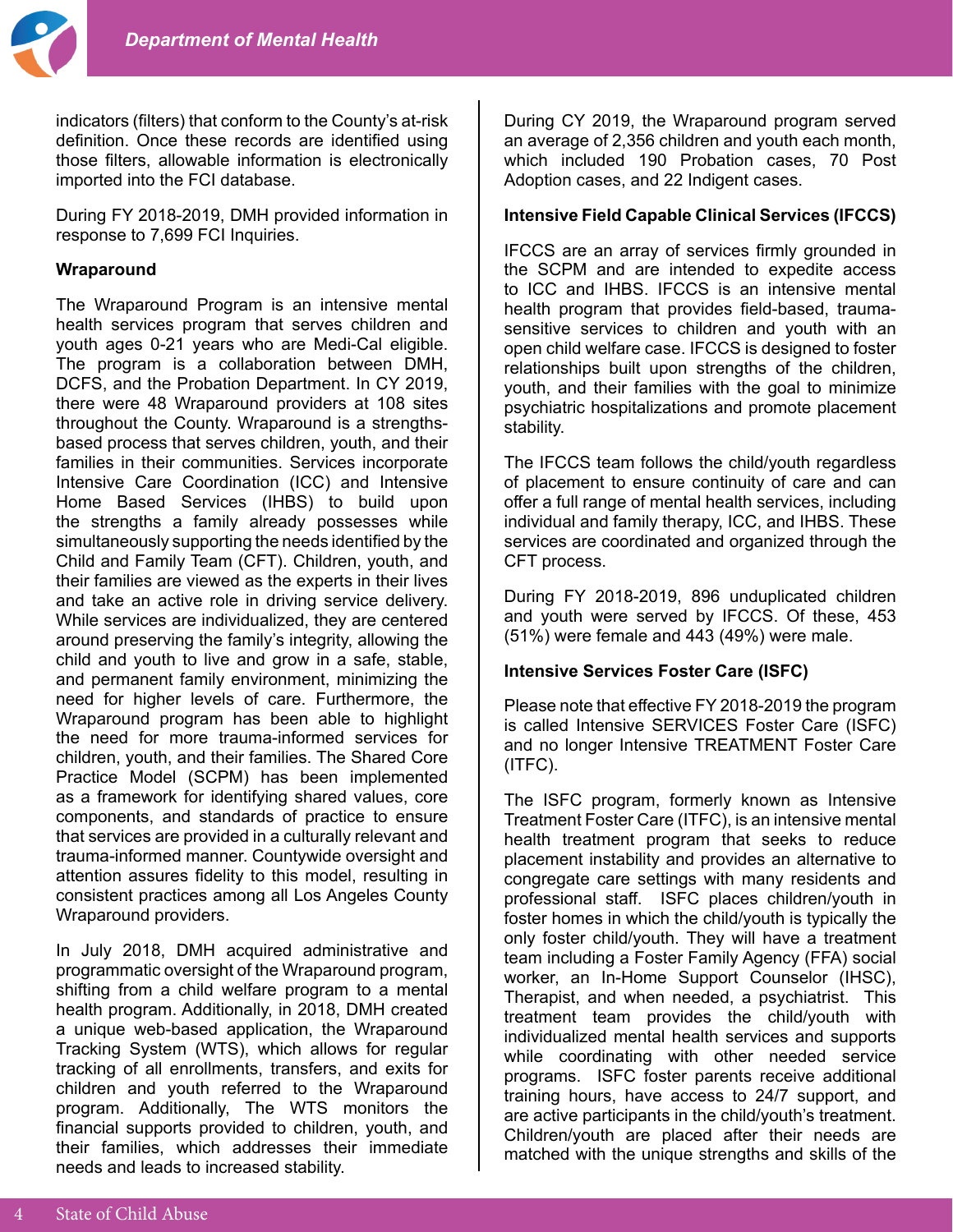

ISFC foster parents. During FY 2018-2019, there were 140 ISFC placements. Of these, 61 (44%) were female and 79 (56%) were male. Broken down by age, 3 (2%) were between the ages 0-5, 96 (69%) were between the ages of 6-12, 35 (25%) were between the ages of 13-17, and 6 (4%) were between the ages of 18-20.

## **DMH SUPPORT TO STAFF AND PROVIDERS**

## **Training and Coaching**

During FY 2018-2019, DMH Child Welfare Division (CWD) Training and Coaching Unit and the Continuum of Care Reform (CCR) Training and Coaching Unit provided ongoing trainings to DMH staff, DCFS staff, Probation staff, mental health contracted provider staff, and resource parents. The training topics offered included:

- Behavior Talks: Helping Caregivers Manage & Deescalate Challenging Behaviors in Children and Youth
- Compassion Fatigue & Vicarious Trauma: The Role of Provider Self Care
- Core Practice Concepts in working with LGBTQ Youth
- Documenting and Claiming for Intensive Care Coordination & Intensive Home Based Services
- Effective Strategies for Family & Youth Engagement
- Impact of Trauma Across Stages of Development Training for Mental Health Professionals
- Infant and Toddler Development within a Relational Context
- LGBTQ+ Competency Training: Knowledge for Reducing Barriers to Permanency for LGBTQ and Gender-Variant Children/Youth in the Child Welfare System
- Permanency Values Training for Mental Health Professionals
- Quality Service Review Foundational Training
- Trauma Informed Practice for the Mental Health Professionals
- Where Privilege Meets Oppression: Utilizing a Cultural Lens with the Child Welfare Population

## **Coaching**

- Shared Core Practice Model (SCPM) with an Emphasis on Underlying Needs
- Overview: Preparing for Child and Family **Teaming**
- Child and Family Team Facilitator Training (2 days)
- Role of the Clinician: Participating in the Child and Family Teaming Process
- Underlying Needs: A Strengths/Needs-Based Service Crafting Approach

## **Wraparound**

- California Wraparound Standards Training
- Creating Effective Teams: Understanding My Role as a Member of a Team
- Principles of Teaming and Wraparound Role Definitions & Skills
- Utilizing Trauma-Informed Lens in Wraparound
- Wraparound 101 Training

## **Continuum of Care Reform (CCR)**

- Trauma Informed Care
- Child and Family Team Process Overview
- Mental Health Strategies for Children and Youth with Co-Occurring Mental Health and Developmental Disabilities
- Psychopharmacology
- Embracing Identities: Supporting LGBTQ Youth in the Mental Health and Child Welfare Systems
- Integrated Core Practice Model (ICPM) Overview
- Prevent the Eruption: Trauma Informed Deescalation Strategies
- Child and Adolescent Needs and Strengths (CANS) – Overview
- Training of the Trainer and Transformational Collaborative Outcomes Management for Thought Leaders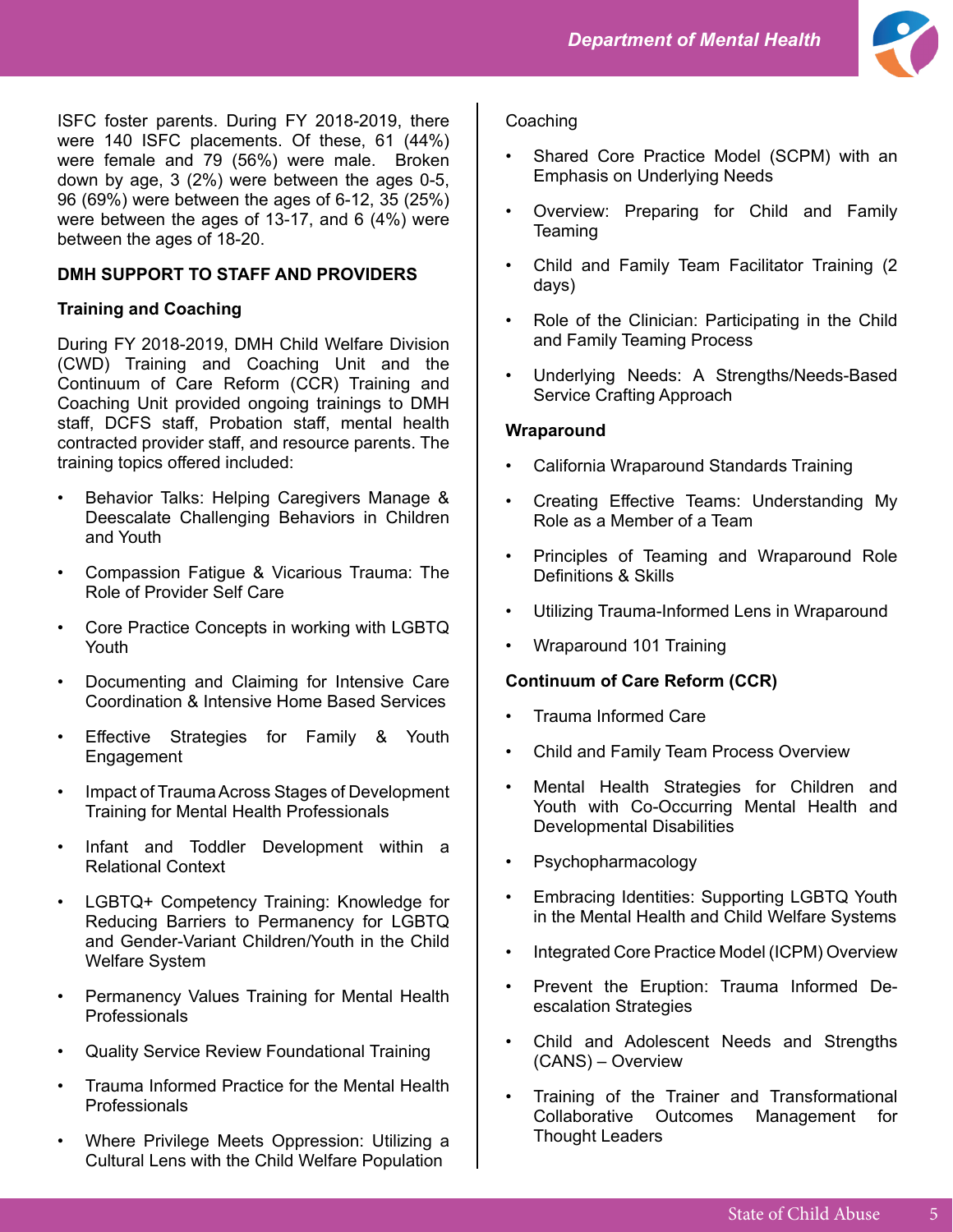

• Fundamentals of Peer Support-Integrating Peer Support Specialists into Continuum of Care Reform

Trainings were offered on a monthly basis throughout FY 2018-2019.

The Continuum of Care Reform (CCR) Training and Coaching Unit provided trainings to further assist contracted providers with implementation of CCR requirements. Many of the trainings were made available on an agency specific basis to allow both clinical staff and childcare staff working different shifts the opportunity to participate.

The vision of the CCR Training and Coaching unit is to continue to promote the effective application of the core values and guiding principles of the CCR legislation. CCR provided continuous learning opportunities for DMH, DCFS and Probation staff, Resource Parents, and contracted Short Term Residential Therapeutic Program (STRTPs) providers to apply the skills and practice behaviors defined by the CCR legislation and the ICPM to help improve the lives of children in the Los Angeles County Child Welfare System. The goal is to assist providers in reflecting upon and improving their practice by helping them utilize a cultural lens and a trauma responsive approach to uncover underlying needs and recognize the unique strengths of children, youth, and families. Understanding the underlying needs of the children and families we work with, will allow for the development of individualized and uniquely developed plans and services.

Additionally, in FY 2018-2019 the CWD Coaching Unit provided intensive coaching services for 52 cases across all Service Areas (SA) in Los Angeles County. The coaching process supports the implementation of the SCPM and the CFT process and includes modeling of CFT facilitation skills, reinforcing strengths-based practice principles, emphasizing individualized interventions, tailoring underlying needs, and recognizing the impact of trauma.

#### **Quality Service Review (QSR)**

The QSR is a partnership between DMH and DCFS in which case-based reviews are conducted to measure the countywide implementation of the SCPM by both departments. Each completed QSR provides a snapshot of what is working and what needs improvement in practice implementation as well as in child and family status. Practice

Indicators include: Engagement, Teamwork, and Assessment & Understanding; and Child and Family Status Indicators include Safety, Permanence, and Emotional Well-being. In accordance with the Katie A. Settlement Agreements, passing percentage criteria have been established defining the minimal acceptable QSR score that must be achieved over a series of review cycles, also known as "Rounds". The lawsuit will be fulfilled when each Service Planning Area (SPA) has achieved the required scores, and upon the subsequent review, when the offices in that SPA demonstrate continued maintenance of the same or close to the original passing scores.

In FY 2018-2019, there were 77 quasi-randomly selected cases (32 females, 45 males) that were evaluated applying the QSR in Los Angeles County. QSR was held in the following DCFS Regional Offices during this time period: Pomona, El Monte, Belvedere, Santa Fe Springs, San Fernando, and Santa Clarita.

#### **ADDITIONAL MENTAL HEALTH PROGRAMS FOR CHILDREN INVOLVED WITH PROBATION AND CHILD WELFARE**

#### **Short Term Residential Therapeutic Programs (STRTP)**

STRTPs were established beginning January 1, 2017 by Assembly Bill 403 (Chapter 773) in order to reduce reliance on group residential care as a longterm placement setting. CCR transformed the group home system and replaced it with this new program and licensing category, intended to create facilities that provide a higher level of intensive services and supports than group homes have traditionally provided.

STRTP is the highest level of residential placement and treatment, outside of a locked Community Treatment Facility or psychiatric hospitalization. Group homes transitioning into STRTPs are required to provide specialized and intensive care, supervision, services, supports, treatment, shortterm 24-hour care, and supervision to children/ youth/non-minor dependents (NMDs) whose needs cannot be safely met in a family setting.

Placement in an STRTP is meant to last up to six months (for Child Welfare Dependents) or 12 months (for Probation Foster Youth), with a second level review process built in that requires evaluation by the placing agency for extended placements.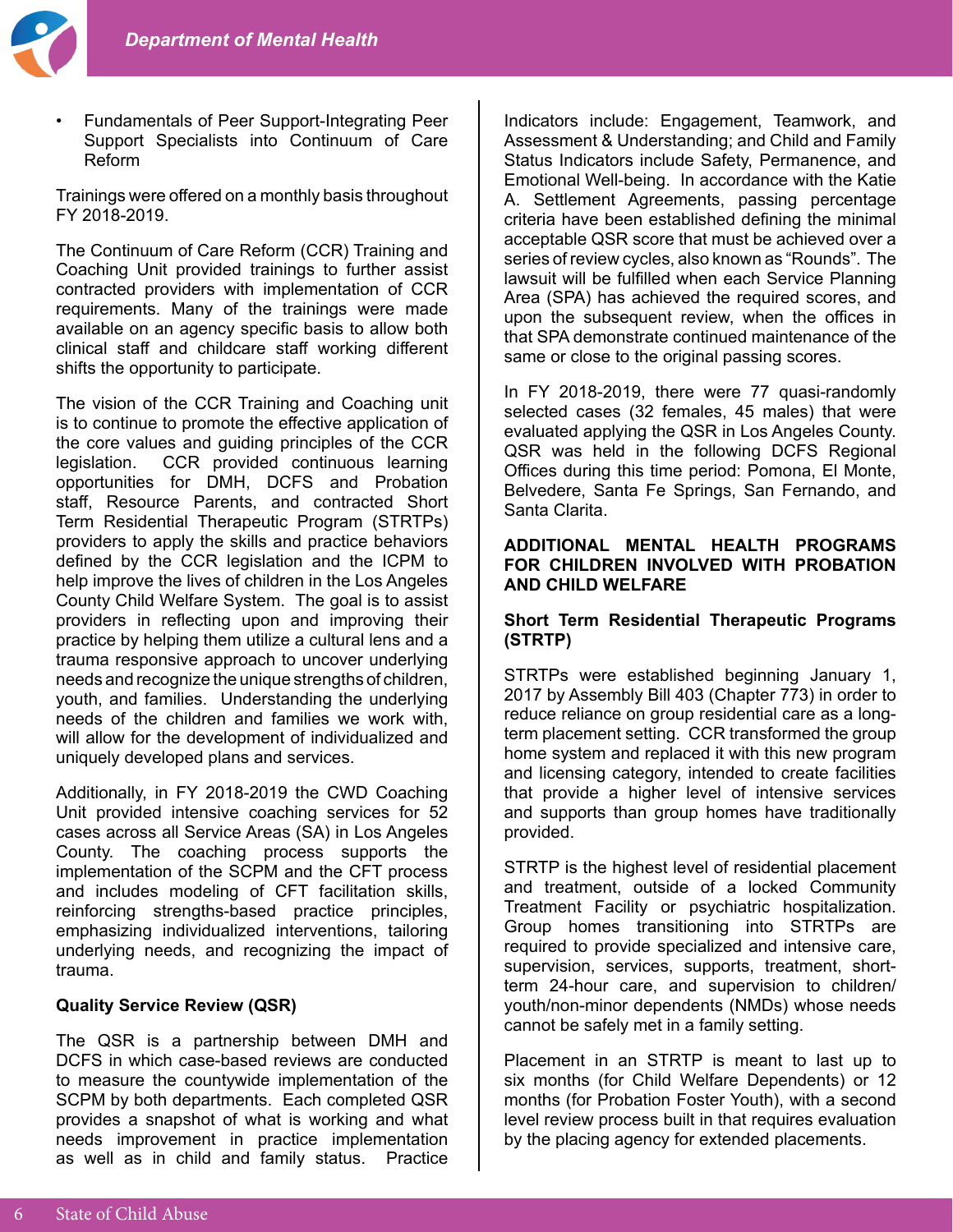

The Interagency Placement Committee (IPC) evaluates the placement needs of foster children and youth. The goal is to ensure that children and youth are placed in the most appropriate and least restrictive setting to meet their needs. The evaluation utilizes screening tools, assessment reports, evaluation instruments, previous placement, treatment experiences, and other relevant information provided by Child and Family Teams.

All services in the STRTP are expected to be culturally relevant, developmentally appropriate, and trauma-informed. STRTPs must obtain a mental health contract, a Mental Health Program Approval (MHPA), and be Medi-Cal certified within one year of obtaining their STRTP license. The MHPA helps to ensure that the mental health services provided in the STRTPs comply with the state regulations and meeting the intensive needs of the youth in placement. The STRTP providers must directly provide the following Specialty Mental Health Services (SMHS) onsite as medically necessary:

- **Mental Health Services**
- Crisis Intervention
- Targeted Case Management/Intensive Care **Coordination**

The STRTPs are also required to either directly provide or provide access to:

- Day Treatment Intensive
- Day Rehabilitation
- **Medication Support Services**
- Psychiatric Nursing Services

In addition, STRTPs must provide the following core services and supports:

- Transition support services
- Education and physical, behavioral, and mental health supports, including extracurricular activities and social supports.
- Activities designed to support achieving a successful adulthood.
- Services to achieve permanent placement.

STRTPs have up to 24 months from the date of licensure to obtain national accreditation from one of the following entities:

- The Commission on Accreditation of Rehabilitation Facilities (CARF)
- The Council on Accreditation (COA)
- The Joint Commission (JC)

In FY 2018-2019, there were 71 licensed STRTPs serving 2095 children and youth including, 796 females, 1274 males and 25 transgender youth, 203 children ages 0-13 and 1892 youth ages 13-18+.

#### **Family Preservation Program**

Family Preservation (FP) is a collaborative effort between DMH, DCFS, Probation, and the community to reduce out-of-home placement and the length of stay in foster care and to shorten the time to achieve permanent placement for children or youth at risk of abuse, neglect, and out of home placement. The program's model is a community-based collaborative approach that focuses on preserving families experiencing challenges related to child abuse, neglect, and/or child exploitation by providing a range of services that promote empowerment and self-sufficiency. These support services are designed to keep children or youth and their families together. DCFS allocates funds to DMH to provide FP mental health services to uninsured individuals. DMH contracts for services from local private mental health agencies. Early and Periodic Screening, Diagnosis and Treatment (EPSDT) funds also support this program. FP programs provide mental health services in every Service Area (SA).

When a family is referred to FP, a Multi-Disciplinary Case Planning Committee (MCPC) is convened at the appropriate Community Family Preservation Network (CFPN), or in the child's home. A SA-based Family Preservation Specialist (FPS) represents DMH at the MCPC, and assists in the screening of children, youth, and families suitable for Family Preservation mental health services. Where appropriate, the FPS assists with the preparation of a mental health referral.

The mental health component is provided as a linkage service identified at the MCPC meeting. This has been a successful strategy that allows for an integrated treatment approach by providing therapeutic interventions that improve child, youth, and family functioning. In addition, the FP program aims at developing effective parental coping skills,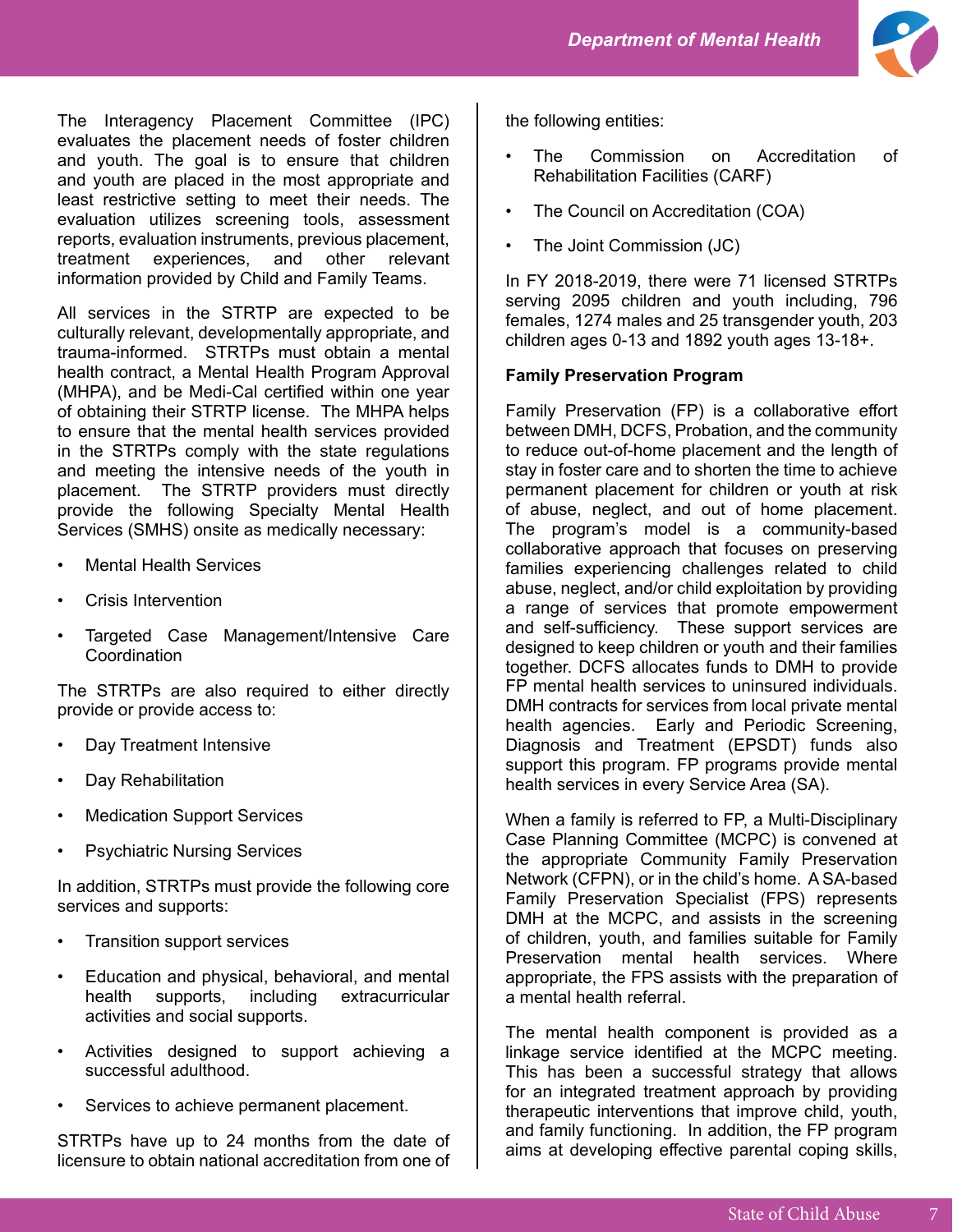

which reduce the risk of child abuse, neglect, and problematic behaviors.

Mental health services offered include assessment and evaluation; individual, group, and family therapy/ rehabilitation; collateral services; medication support; crisis intervention; and targeted case management provided in the child's community, school, and home.

During FY 2018-2019, FP mental health providers served 671 consumers referred by FP agencies. Twenty-one percent (21 %) of those individuals were uninsured (indigent). Seventy-eight percent (78%) of the indigent FP consumers were FP adults.

## **Reunification of Missing Children Program**

The Reunification of Missing Children programs are part of the Reunification of Missing Children Task Force chaired by Find the Children, a non-profit corporation dedicated to the recovery of missing children or youth, and the Inter-Agency Council on Child Abuse and Neglect (ICAN). The Task force meets monthly. Its members include Los Angeles Police Department (LAPD), Los Angeles Sheriff's Department (LASD), DCFS, County Counsel, the Federal Bureau of Investigations (FBI), the U.S. Secret Service, the Mexican Consulate, and the District Attorney's Office. Find the Children works closely with the National Center for Missing and Exploited Children. It refers children or youth and parents to the reunification programs in response to requests received from DCFS, Probation, the Department of Justice, the State Department, the FBI, local law enforcement agencies, and the Family Court Judge.

The Family Reunification program provides<br>Community Outreach services to families. Community Outreach services to families. Consumers in need of mental health treatment (and their families) are given information about mental health resources near their residence. Families referred to the Family Reunification program receive family therapy, child therapy, or group therapy, combinations of these interventions, as well as parenting classes. Outreach families who are not referred for mental health treatment do not present an Axis I diagnosis, nor do they meet the medical necessity criteria for admission into DMH. However, they do receive interventions such as social skills training and parenting classes.

The reunification program's goal is to assist in the process of reunification with the left-behind parent(s), to help determine appropriate placement, and to

address any related trauma. The referral source for all reunification cases is the Find the Children Agency.

In FY 2018-2019, three of the DMH-contracted mental health providers, Wellnest, Didi Hirsch Mental Health Services, and Foothill Family Services provided culturally sensitive, crisis-oriented consultation, assessment, and treatment immediately following the recovery of a child or youth who had been abducted, often by a non-custodial parent.

These three programs served 14 children and youth in FY 2018-2019, with 57% (8) females, and 43% (6) males. Five children were within the 0-5 age category, eight children were within the 6-11 age category, and one youth was within the 12-17 age category.

## **Wellnest (formerly Los Angeles Child Guidance Clinic)**

Founded in 1924, Wellnest is a nonprofit provider of mental health services for children, youth, and families in central and south Los Angeles. The agency promotes easy access through its no-fee, walk-in center, its field-based services in homes, schools, and community sites, along with its community-based office and housing. It promotes early intervention through the Early Intervention Program for children 0 to 5 years old. Services are family-centered and strength-based. The Clinic provides services in English and Spanish.

Wellnest providers use a trauma informed perspective and employs a variety of modalities in treatment. They conceptualize trauma as an experience or experiences that disrupt primary attachments and thus compromise a child's ability to regulate emotions and behaviors. This results in the delay of the development of appropriate competencies. Consequently, the therapeutic work is focused on enhancing family relationships and developing connectedness as a path to recovery and building resiliency. The client and family are crucial to treatment and are active partners in goal setting and in treatment. Wellnest providers may use individual and/or family therapy, targeted case management, individual rehabilitation, and psychiatric services.

In 2018-2019 Find the Children referred 11 children to Wellnest's Family Reunification Program.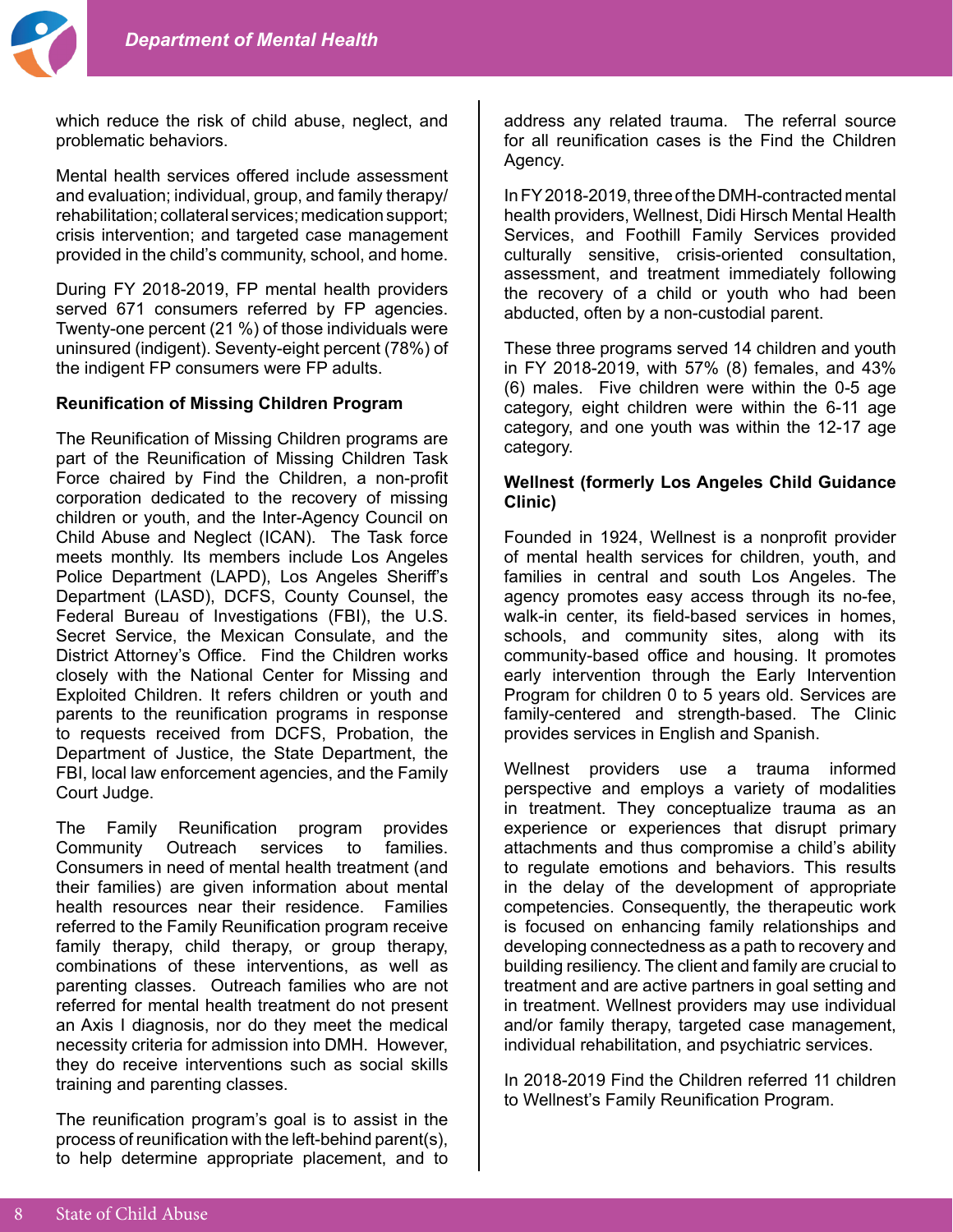

## **Didi Hirsch Mental Health Services**

The Family Reunification Program at Didi Hirsch continues to offer services to children and youth who have been recovered from abduction. During the FY 2018-2019, Didi Hirsch offered these services through the Child and Family Programs across the Los Angeles area, including sites at Inglewood, Taper, Metro, and Glendale. Similarly, to FY 2017-2018, referrals for FY 2018-2019 remained significantly low from previous years. Didi Hirsch received two referrals from Find the Children.

Task Force meetings were attended as appropriate to carry out the work around abduction and recovery. Task Force meetings included Find the Children staff, County Council, and representatives from ICAN, the District Attorney's office, the Sherriff's Department, FBI, LAPD, DCFS, and other mental health providers.

## **Foothill Family Services**

Foothill Family provides an EPSDT funded Family Reunification program to children and Transitional Age Youth (TAY) youth, 0-18 years old, referred by Find the Children. The goals are to assist in the child's recovery from child abduction, reduce the children and youth's mental disability, enable youth to use their time meaningfully, live in safe environments, have a network of supportive social relationships, have timely access to help, including in times of crisis, and the maintenance or improvement of physical health as it relates to mental health goals. In FY 2018-2019, the reunification program served one child referred by Find the Children.

Foothill Family's expertise in specialized services to children 0-5; their extensive school-based services; conveniently located offices; in-home and community based services for underserved and unserved children and youth; and long history of services for children and youth detained, or at risk of detention, by DCFS or Probation makes Foothill Family an ideal provider for Find the Children referrals. Foothill Family's early intervention program targets children 0-5 with mental health symptoms often identified in preschool; services are provided at preschools, inhome, and in the community and include helping the parent respond to their child's special needs and consulting with preschool teachers to determine how to best meet the needs of the child. Services for children 0-5 identifies children at risk of expulsion from preschool and utilizes evidence-based interventions like Child Parent Psychotherapy (CPP), Incredible

Years (IY), and Parent Child Interaction Therapy (PCIT). Trauma Focused Cognitive Behavioral Therapy (TF-CBT) is the evidence based treatment used for children and TAY that have been exposed to trauma.

Foothill Family's Family Reunification services for children and TAY allow children and youth to work towards recovering from their abduction, experience an overall decrease in symptoms, make progress towards their goals, and show improvement in their community functioning.

Foothill Family's Family Reunification Program provides linguistically and culturally appropriate community mental health services to children 0-5, school-age children, and TAY throughout SA3. Services include mental health services, medication support, targeted case management, psychological testing, and crisis intervention. Services are provided by licensed or license eligible therapists, psychologists, experienced Child Specialists, and licensed psychiatrists.

## **DMH D-Rate Unit Program**

The DMH D-Rate Unit continues to be a collaborative partnership between DCFS and DMH. DMH supervises licensed assessors who evaluate criteria for a specialized increment foster care rate. Eligibility is based on the child/youth's presenting mental health symptoms and behaviors and the impact on his or her functioning in various domains. These assessments help to determine the appropriateness of the placement, as well as the level of mental health services needed. In addition, the DMH D-Rate Unit re-assesses the D-Rate-eligible children/youth every year following the initial certification of eligibility.

DCFS "Schedule D" Foster Care provides family environments for children and youth who meet criteria and who are at high risk of requiring more restrictive and higher-cost placements. The D-Rate resource parents receive specialized training for parenting eligible child/youth and the home must satisfy D-Rate certification requirements. The D-Rate resource parents receive supplemental compensation in support of the additional responsibilities involved in caring for these children/youth.

The D-Rate Assessment is completed by a DMH assessor when DCFS determines that an existing mental health assessment does not demonstrate that the child/youth meets D-Rate criteria. The D-Rate Assessment is also completed by a DMH assessor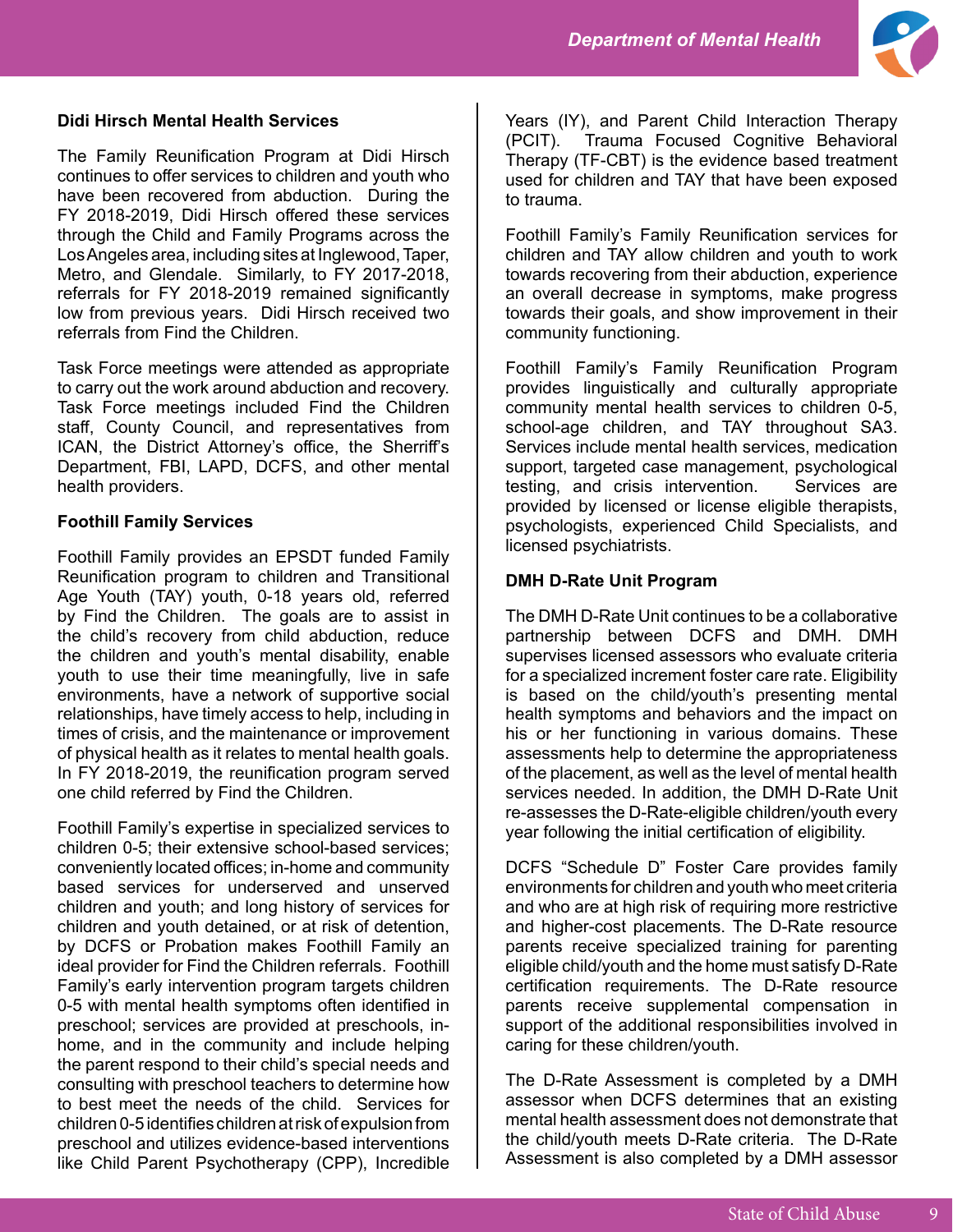when no existing mental health assessment can be located. The assessor carries out an in-depth assessment of the child/youth, which usually takes place in the caregiver's home, which may be in any of the Los Angeles County Service Areas (SA). D-Rate assessments are also conducted in out-ofcounty homes, when necessary.

Once the assessment is completed, the D-Rate assessor submits the report to the DMH D-Rate Unit. The report includes recommendations regarding mental health needs, educational needs, and regional center services, as well as ancillary services. The assessor includes the findings regarding the child or youth meeting eligibility for D-Rate, however DCFS makes the final determination of eligibility. The DMH D-Rate Unit then assists with coordinating care by sharing information with DCFS. In addition, DMH assists with the identification of appropriate mental health services, referrals, and community resources. The DMH D-Rate Unit's Medical Case Worker (MCW) relays the recommendations to the DCFS CSW. The MCW also follows up with caregivers and treatment providers to provide a summary of the assessment outcomes, to answer questions, and to ensure that appropriate linkage to mental health services, based on assessment recommendations, can be completed. Most of the assessed cases are ultimately linked to County-contracted mental health provider agencies.

During FY 2018-2019, a total of 686 children/ youth were referred for an assessment. Of the total number of referrals, 514 D-Rate Assessments were completed. There were 310 re-certifications completed following initial D-Rate certification.

## **Rate Certification Level (RCL) 14 Group Homes**

DMH funds mental health services for severely emotionally disturbed children placed in RCL 14 Group Homes by DCFS and Probation. Criteria for placement at the RCL 14 Group Home level of care include substantial functional impairment resulting from a mental disorder; past or anticipated persistent symptoms or out of home placement; severe behavioral/treatment history including psychotropic medication or substance abuse, DSM diagnosis during the past year; plus, a Suitable Placement Order. DCFS contracts with and funds the group homes. DMH certifies that the RCL 14 Group Homes and the children placed there meet the State-defined RCL 14 mental health criteria.

During FY 2018-2019, there were 12 beds in RCL

14 Group Homes. All 12 beds were designated for males. San Gabriel Children's Center (12 beds) was the only remaining RCL 14 Group Home in Los Angeles County. It should be noted that San Gabriel Children's Center transitioned from an RCL 14 Group Home to a Short Term Residential Treatment Program (STRTP). As a result, the number of RCL 14 Group Home beds were reduced to zero at that time.

In FY 2018-2019, DMH provided services to eight minors in the San Gabriel Children's Center RCL 14 Group Home. The sources of referral for the eight residents were 50% (4) from DCFS and 50% (4) from Probation. The purpose of this treatment program was to provide stability for children in a group home setting in order to nurture their growth and development and to allow them to succeed in an educational setting.

## **Community Treatment Facility (CTF)**

The Community Treatment Facility (CTF) is a State licensing category for residential treatment placement of minors. It is a higher level of care than the past RCL 14 Group Homes or the current Short Term Residential Treatment Programs (STRTPs) and was created as an alternative to the State Hospital. In FY 2018-2019, there were two CTFs with a total of 64 beds. Star View offered 40 beds, 10 of which were designated for males and 30 for females. Vista del Mar offered 24 CTF beds, 16 of which were designated for females and eight for males. Note that both Star View and Vista del Mar had flexibility in designating beds for females and males based on demand or need. The criteria for placement at the CTF level of care include all of the criteria for STRTPs plus an inability to be served in a less restrictive setting, as evidenced by unsuccessful placements in open settings, denials of admission from STRTPs; high-risk aggressive, self-destructive, or substance use behaviors; and the motivation to benefit from treatment in a more restrictive treatment setting. In FY 2018-2019, DMH provided services to 47 Los Angeles County minors in the CTF level of care. The sources of referral for the 47 residents were 89% (42) from DCFS and 11% (5) from Probation.

## **Specialized Linkage Services Unit (SLSU)**

The Specialized Linkage Services Unit (SLSU) participates in discharge planning teleconferences for DCFS and Probation involved minors who are being discharged from DHS directly operated and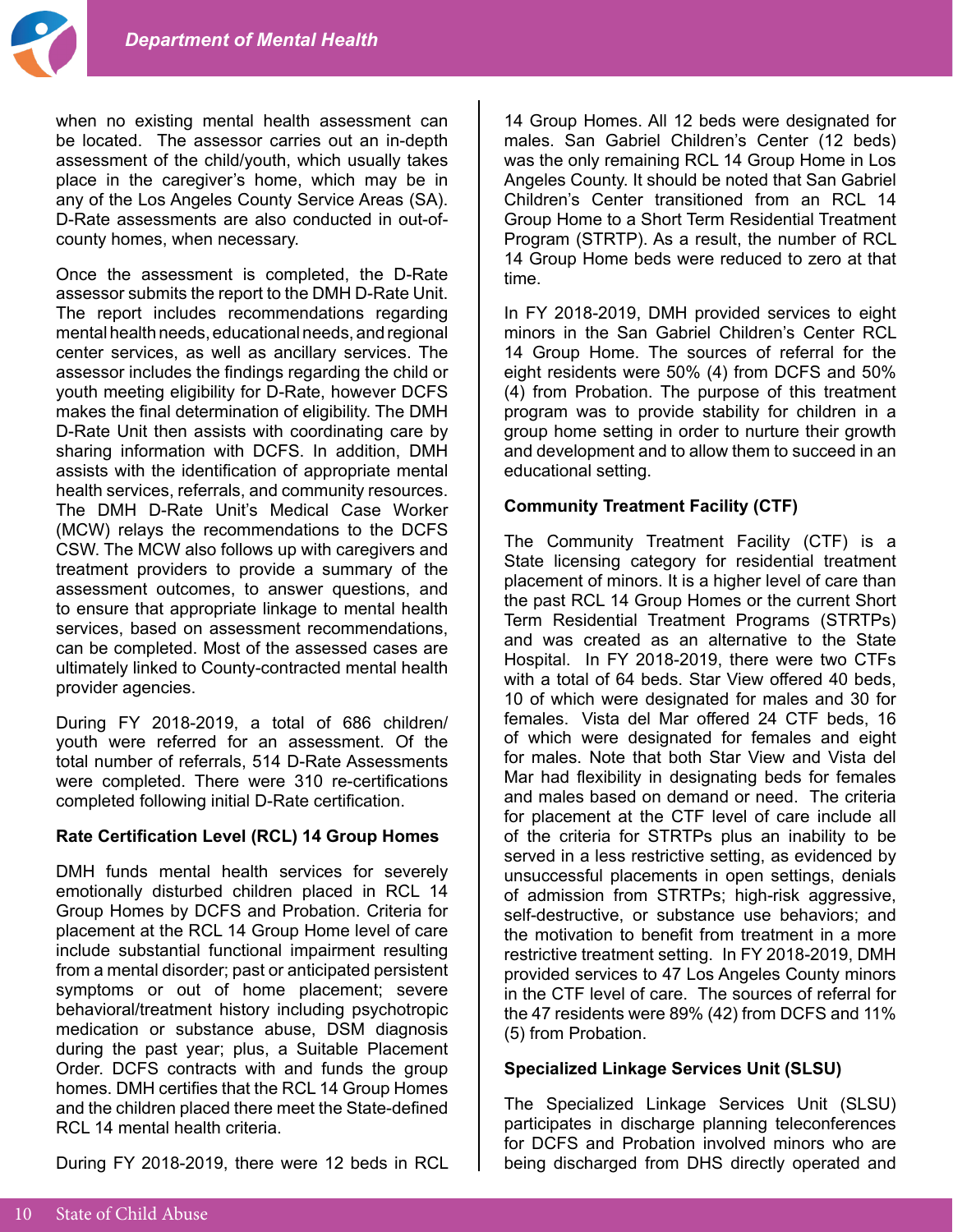

Los Angeles County-contracted psychiatric hospitals. The goal of the Discharge Planning Teleconference is to develop an appropriate discharge plan for each child/youth prior to being discharged from the hospital.

When a child or youth under court jurisdiction is psychiatrically hospitalized, SLSU assists the hospital in developing a plan for services and activities that are needed to support the functioning of the individual. An appropriate discharge plan typically includes arranging placement and linkage to an appropriate level of outpatient mental health services upon discharge. The mental health services linkage usually specifies where a child is to receive mental health services and identifies the agency and the type of service(s) to be provided. Issues discussed on each call may include the child or youth's presentation during hospitalization, placement plan upon discharge, status and efficacy of current mental health services, educational and/or regional center concerns, as well as the consideration of additional mental health service needs. Also included in each Discharge Planning Teleconference is a discussion of psychotropic medication, including medication type, dosage, side effects/adverse effects, prescriptions, and court authorizations. Recommendations for increased frequency of sessions immediately following hospital discharge may also be made during the Discharge Planning Teleconference.

The SLSU Case Manager assists in identifying which service(s) would be appropriate to meet the level of need for the child/youth and completes the appropriate referral and confirms that linkage has been established. Linkage is defined by the child's or youth's active participation in services, and confirmation of linkage occurs through consultation with the treatment provider and/or the Agency of Primary Responsibility (APR), either DCFS or Probation. The SLSU Case Manager assesses the effectiveness of the youth's mental health services

During FY 2018-2019, 1,006 Discharge Planning Teleconferences were completed; 992 were completed for DCFS-involved youth and 14 were completed for Probation-involved youth. Most cases remained open in SLSU for a period of 14-60 days, ensuring that the youth was linked to the appropriate level of mental health services and verifying that the youth was placed in an appropriate setting.

The SLSU also monitored the psychiatric hospital admissions of Medi-Cal-eligible children and youth in Los Angeles County. Case managers attended weekly treatment team meetings with hospital staff and regularly consulted on shared cases. SLSU engaged in follow up, discharge aftercare, and case coordination with the following Los Angeles and Orange County hospitals on a regular basis:

- Aurora-Charter Oak Hospital (Covina)
- BHC-Alhambra Hospital (Rosemead)
- Gateways Hospital (Los Angeles)
- UCLA-Resnick Neuropsychiatric Hospital (Los Angeles)
- LAC/USC Inpatient Services
- Augustus F. Hawkins (Los Angeles)
- Kedren Community Hospital (Los Angeles)
- College Hospital (Cerritos)
- College Hospital (Costa Mesa)
- Del Amo Hospital (Torrance)

The goal of all SLSU activities is to reduce the rehospitalization rate in the child welfare population.

## **JUVENILE JUSTICE**

#### **Juvenile Court Mental Health Services (JCMHS)**

In Los Angeles County, there are over 25,000 children and youth under the jurisdiction of the Juvenile Court. Many of these children and youth have needs for mental health services; approximately 10% are being treated with psychotropic medications. Juvenile Court judicial officers must make decisions regarding the mental health of children and youth under their jurisdiction. To optimally interface with the mental health provider system, it is vital for the Juvenile Court to have timely access to mental health consultation and liaison services. Juvenile Court Mental Health Services (JCMHS) serves this function.

The mission of JCMHS is to optimize mental health care for children and youth who are under the jurisdiction of the Juvenile Court. JCMHS accomplishes this goal through facilitation of effective Court decisions by helping all Court personnel obtain and interpret relevant mental health information and promoting collaboration between the various agencies in making and implementing plans to meet children's mental health needs.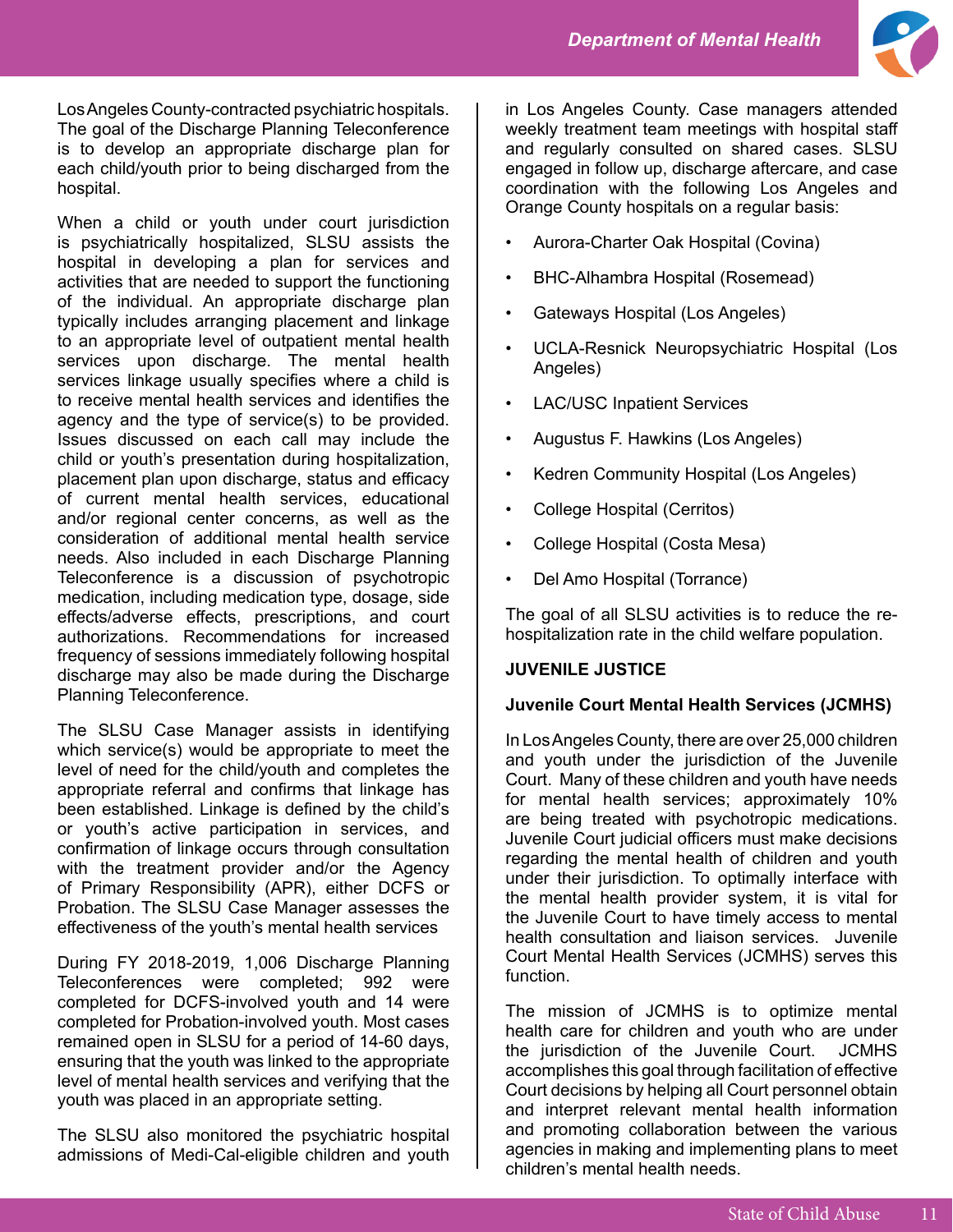When a child or youth is referred to JCMHS, mental health information regarding the child is obtained by various means including direct clinical evaluation, speaking to others who are significant sources of information, and reviewing clinical and other records, etc. JCMHS consults with judges, attorneys, CSWs, probation officers, child and youth advocates, family members, and others and serves as liaison between them and members of the mental health provider system. This service facilitates the Court's understanding of children and youth's mental health problems and needs for services and enables the Court and related agencies to effectively access mental health resources on behalf of the child and youth. JCMHS also provides a portal through which the mental health system is able to communicate with the Court system.

The mental health needs of Juvenile Court dependents and wards are often complex and their elucidation may best be accomplished by a multidisciplinary approach. Recognizing this, JCMHS functions may be performed by clinicians of different disciplines working as a team.

Functions of JCMHS fall into three main categories:

## **General Mental Health Consultation and Liaison to Dependency Courts**

Upon request by Juvenile Court personnel, JCMHS staff perform the following functions:

- Assessment by JCMHS to clarify a child/youth's mental health needs, whether they are benefiting from existing services and if not, what new services should be provided.
- Assisting the Court to determine when mental health evaluations would be useful in a given case and what types of evaluations to order.
- Assisting the Court in understanding and interpreting the results of evaluations.
- Facilitating obtaining information and services from the mental health system.
- Providing information about mental health placement and treatment resources.
- Facilitating multi-agency collaboration to meet mental health treatment goals.

• Organizing case conferences to achieve collaboration in difficult or unusual cases.

These functions may be provided by any of the clinical staff.

## **Participation in the Crossover Youth Project**

Pursuant to the Juvenile Court WIC 241.1 protocol multi-agency (DCFS, Probation, and DMH) evaluation of children and youth who appear to fall under both WIC 300 and 600 sections is performed. The product of this process is a report to the Court recommending which branch of the Juvenile Court (dependency or delinquency) should have jurisdiction. The role of JCMHS is to make mental health recommendations to the judicial officers to best meet the mental health needs of the minor.

JCMHS clinicians collaborate with the CSW and Deputy Probation Officer (DPO) to:

- Collect existing mental health information.
- Obtain or perform new assessments if permitted by the minor's attorneys.
- Determine the extent and nature of a child/ youth's need for mental health services.
- Recommendations are documented in a written JCMHS report, which is incorporated in the overall multi-agency report.
- Participate in multi-disciplinary team meetings to discuss findings and recommendations and appear in juvenile delinquency court hearings as requested.
- Consult with co-located DMH staff (Specialized Foster Care) to share information regarding any mental health issues, services, and needs of these children and youth in order to assist the Specialized Foster Care staff with their responsibilities with linking minors to available and appropriate services.
- WIC section 241.1 activities are primarily performed by Psychiatric Social Workers.

## **Psychotropic Medication Treatment Monitoring and Quality Improvement**

Pursuant to the Juvenile Court Psychotropic Medication Authorization Protocol, J C M H S medical staff (clinical pharmacist or psychiatrist) review all requests to the Juvenile Court for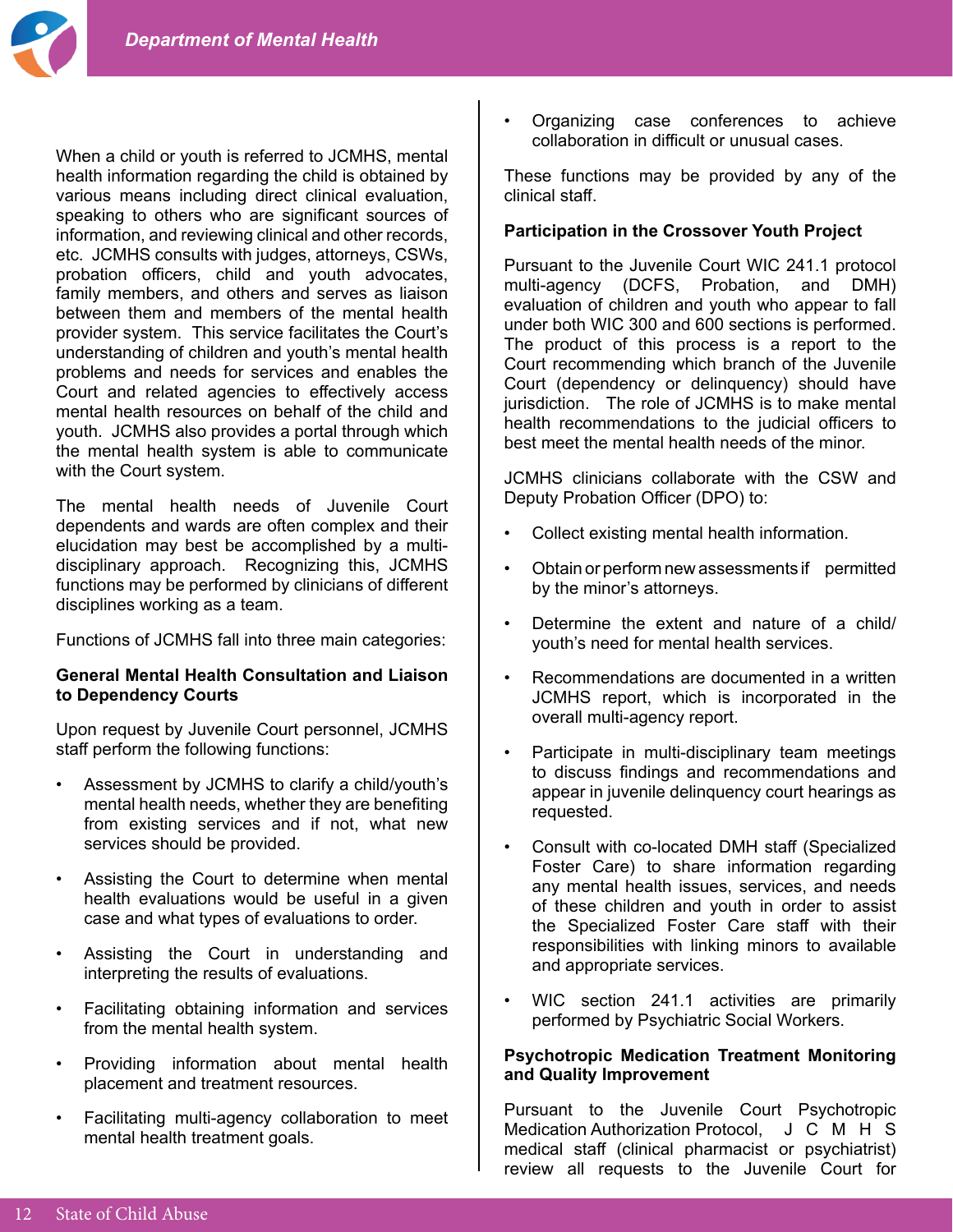

authorization to administer psychotropic medication to children and youth under Court jurisdiction and make recommendations to the Court as to the propriety of the proposed treatment. This enables the Court to obtain and properly interpret information relevant to decision making regarding such authorization. (Approximately 10,000 requests for Court authorization to administer psychotropic medication are reviewed each year.)

Pursuant to a request from children and youth's judges or attorneys, JCMHS medical staff perform assessments of children or youth's need for treatment with psychotropic medication, response to treatment, presence of adverse effects, etc., and consult with their attorneys and judges regarding authorization of the treatment and/or intervention by the Court to make changes in treatment.

## **Participation in the Competency Remediation Process for Juveniles**

JCMHS has also been involved in the creation and delivery of educational services for delinquency involved youth who have been found incompetent to assist in their legal proceedings. Youth, who have been found incompetent for reasons of mental health or developmental immaturity, are referred for an eight-week program that attempts to explain the juvenile court system, all the relevant people in that system, and the possible outcomes of the proceedings.

# **Juvenile Hall Mental Health Units**

In order to identify youth in need of mental health services in the juvenile halls, all newly admitted youth are screened and assessed by a mental health professional as part of a systematic process. Each youth is individually assessed upon admission. During FY 2018-2019, DMH continued to administer the Commercial Sexual Exploitation Identification Tool (CSE-IT) to all newly admitted youth. The CSE-IT helps to identify youth who may be involved in, or at high risk of, being victims of trafficking. Youth who are identified during the screening and assessment process as needing on-going care are assigned to a DMH treating clinician. In addition, DMH collaborated with Probation on the development of the Detention Interagency Identification and Response Protocol for CSEC youth.

During FY 2018-2019, the following number of youth were screened and identified as needing mental health services; this is reflected in the average

number of mental health cases as a proportion of the average daily population (see Figure 1).

During FY 2018-2019, while the overall population of the juvenile halls decreased, the number or percentage of youth requiring mental health treatment has increased substantially.

In order to meet the complex needs of youth, a number of specialized units were developed to provide enhanced services for youth with high mental health and other needs. These units include the following: Girl's and Boy's CARE Units, Girl's and Boy's Enhanced Supervision Units, and the Developmentally Disabled Unit. Probation screens all newly admitted youth for potential developmental disabilities and refers any youth who screen positive to the Regional Center. DMH, LACOE, and Probation complete multidisciplinary/multimodal assessments for these youth and develop Individual Habilitative Treatment Plans (IHTP) for each youth during the time that they are incarcerated.

DMH staff are available in all juvenile halls seven days per week, extended hours (including evenings and weekends) to screen, assess, provide treatment, and respond to crises that arise. In all the juvenile halls, DMH staff are co-located on the living units to be readily available to youth and Probation staff. In addition, there are confidential Access to Care boxes on every living unit so that youth can anonymously request services. DMH staff check these seven days per week.

DMH has multi-disciplinary staff, including psychiatrists, psychologists, licensed clinical social workers, marriage and family counselors, and case managers. High quality psychiatric services are available at all three juvenile halls. There is a 24-hour on-call psychiatrist schedule, which is widely distributed throughout the system in case there are emergencies after hours. Within the juvenile justice programs, DMH uses the Probation Electronic Medical Record System (PEMRS), which is a combined medical and mental health record. PEMRS allows staff to access clinical work that has been done in any of the facilities.

# **Dorothy Kirby Center**

Dorothy Kirby Center (DKC) is a probation residential treatment facility located in SA7, which provides services to children and youth from the entire county. Its Mental Health Unit (MHU) consists of a treatment program within the boundaries of a secure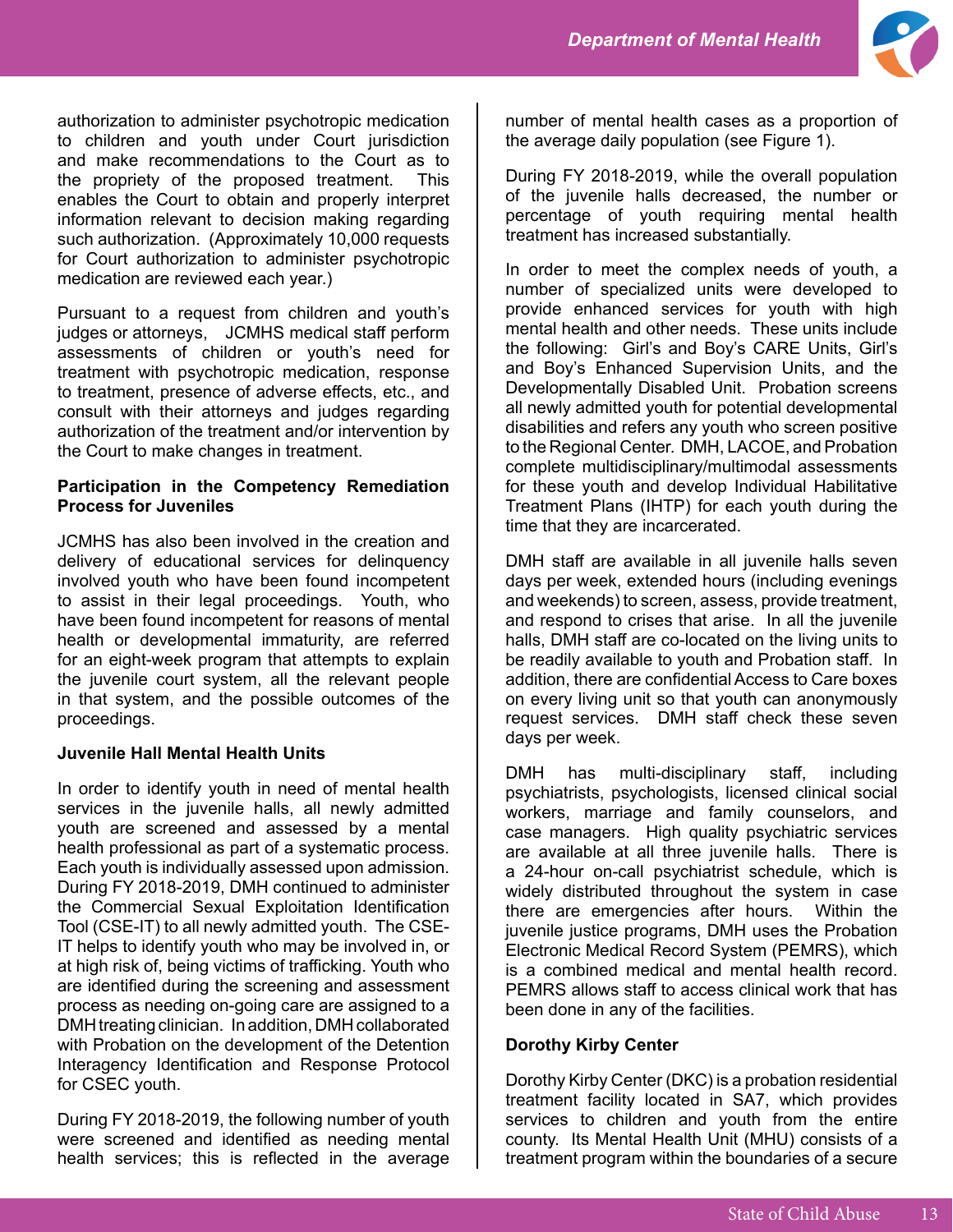residential placement facility directly operated by the Probation Department. The mental health unit functions under a Memorandum of Understanding between DMH and Probation.

The staff of the mental health unit consisted of one Mental Health Clinical Program Manager II, Mental Health Clinical Supervisors, LCSW, MSW, LMFT, Licensed Psychologists, Psychiatrists, Substance Abuse Counselor, Licensed Recreational Therapist, Community Worker/Family Advocate, Staff Assistant, and Clerical/Support Staff.

Dorothy Kirby's MHU is a secure (locked) residential treatment center serving adolescent males and females between the ages of 13-18. All youth referred to Dorothy Kirby receive a screening consisting of an interview and a review of relevant records. A licensed clinician goes out to interview each referral in one of the juvenile halls. One hundred percent of youth were assessed after a face-to-face screening. The Dorothy Kirby Center has the capacity to house a total of 100 youth. Youth are referred to the Screening Committee comprised by Probation and DMH administrative clinical staff.

All referrals come through the Juvenile Court system. All clients are wards of the Juvenile Court, having had criminal petitions brought against them and sustained. In addition, many have extensive criminal arrest records. All have ICD-10-CM diagnoses and functional impairment. At least 80% are deeply gang-involved, with a large majority from severely dysfunctional homes. Many of the youth have had prior involvement with DCFS. Referrals to DKC are made by a judge or a deputy probation officer. During the stay at Dorothy Kirby Center all the youth receive mental health services.

Adolescents admitted to Dorothy Kirby Center have exhibited maladaptive and delinquent behaviors that have been influenced by an identifiable mental disorder, such as PTSD, substance abuse, and severe symptoms of trauma, depression, anxiety, ADHD, to name a few. In addition, Dorothy Kirby Center accepts females who have been targeted as Commercially Sexually Exploited Children (CSEC). Dorothy Kirby Center operates as an Intensive Outpatient Services (IOP) program. The IOP program includes individual, group and family therapy, medication support services, and crisis intervention. Group therapies include Dialectical Behavior Therapy (DBT) groups, Seeking Safety, and Substance Abuse groups.

#### **Juvenile Justice Camps**

During FY 2018-2019, DMH provided mental health services at Probation Camps and the Camp Assessment Center operated by the Probation Department located throughout Los Angeles County. The Probation Camps are located in Lancaster, Santa Clarita, Malibu, La Verne, and San Dimas. In November 2018, Campus Kilpatrick was forced to evacuate during the Woolsey Fire and remained in Lancaster while the facility was repaired. At the end of July 2019, all the remaining camps at Challenger Memorial Youth Center closed.

The Probation Camps have mental health staff onsite seven days per week and into the evening hours. In addition, Camp Navigators facilitate linkage for youth to community mental health services upon release. Three clinic drivers and one community worker coordinate bringing families to multi-agency team meetings and to family therapy sessions. The Camp Assessment Unit is housed at Barry J. Nidorf Juvenile Hall. Mental Health, Probation, and LACOE staff review youth with new camp orders to determine which camp can meet their needs. This review includes criminal risk, education, and mental health factors.

The rebuilt Campus Kilpatrick opened in July of 2017. The new campus has a more home-like design with smaller living units. The Probation Department, DMH, Juvenile Court Health Services, the Arts Commission, and various advocacy groups participated in planning meetings in order to design the LA Model for the new facility. As mentioned above, Campus Kilpatrick was evacuated to Lancaster, but continues to use and develop the LA Model.

These other Probation camps practice an integrated treatment model. As part of the model, Probation and Mental Health staff co-facilitate adapted Dialectical Behavior Therapy (DBT) groups to assist youth in learning skills to function more effectively in camp and in the community. All camps provide individual, family, group, collateral, and aftercare/ linkage services. During FY 2018-2019, medication services were added to all open camps, which ensured that youth on psychotropic medications could go to any camp.

During FY 2018-2019, based upon the average daily population of the camps, DMH clinical staff treated close to 100% of the total population. In addition, DMH designed and implemented a 10-week Co-Occurring Disorder group series across the entire